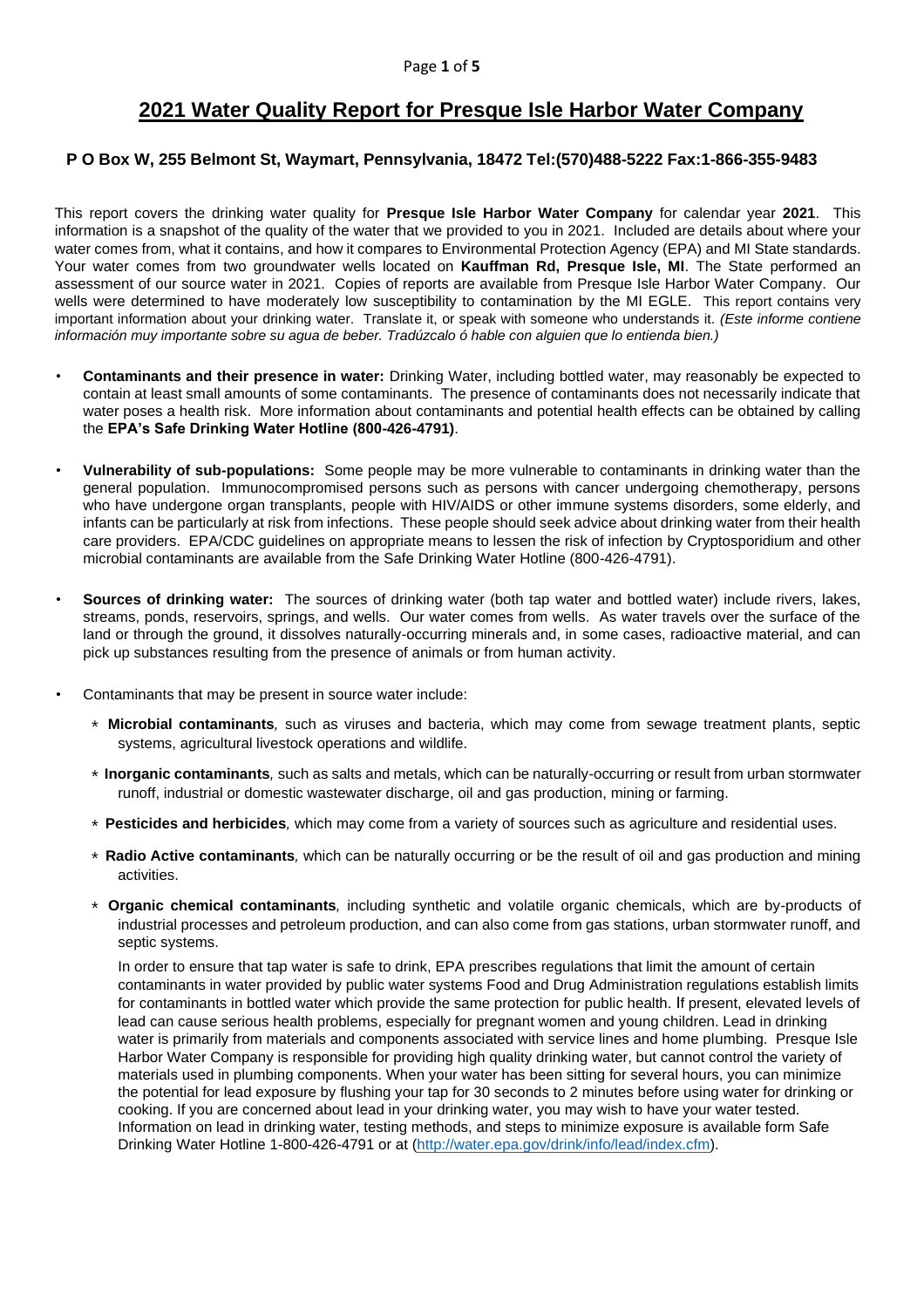## **Water Quality Data**

The table below lists all the drinking water contaminants that have been detected during the 2021 calendar year or before. The presence of these contaminants in the water does not necessarily indicate that the water poses a health risk. Unless otherwise noted, the data presented in this table is from testing done January 1 – December 31, 2021. The State allows us to monitor for certain contaminants less than once per year because the concentrations of these contaminants are not expected to vary significantly from year to year. All of the data is representative of the water quality, but some are more than one year old.

#### **Terms and abbreviations used below:**

- Maximum Contaminant Level Goal (MCLG): The level of a contaminant in drinking water below which there is no known or expected risk to health. MCLGs allow for a margin of safety.
- Maximum Contaminant Level (MCL): The highest level of a contaminant that is allowed in drinking water. MCLs are set as close to the MCLGs as feasible using the best available treatment technology.
- Maximum Residual Disinfectant Level (MRDL): The highest level of a disinfectant allowed in drinking water. There is convincing evidence that addition of a disinfectant is necessary for control of microbial contaminants.
- Maximum Residual Disinfectant Level Goal (MRDLG): The level of a drinking water disinfectant below which there is no known or expected risk to health. MRDLGs do not reflect the benefits of the use of disinfectants to control microbial contaminants.
- N/A: not applicable ND: not detectable at testing limit ppb: parts per billion or micrograms per liter ppm: parts per million or milligrams per liter pCi/l: picocuries per liter (a measure of radioactivity). RAA: Running Annual Average
- Action Level (AL): Concentration of a contaminant which, if exceeded, triggers treatment or other requirements a water system must follow.

| <b>Requlated</b><br><b>Inorganic</b><br><b>Contaminants</b> | <b>MCL</b> | <b>MCLG</b> | <b>Our Water</b> | <b>Sample Date</b> | <b>Violation</b><br>Yes / No | <b>Typical Source of Contaminants</b>   |
|-------------------------------------------------------------|------------|-------------|------------------|--------------------|------------------------------|-----------------------------------------|
| Arsenic (ppb)                                               | 10         | $\Omega$    | Not Detected     | 06/08/2020         | No.                          | Erosion of natural deposits, runoff.    |
| Nitrate (ppm)                                               | 10         | 0.4         | Not Detected     | 09/09/2021         | <b>No</b>                    | Erosion of natural deposits             |
| Nitrite (ppm)                                               |            | 0.05        | Not Detected     | 09/09/2021         | No                           | Erosion of natural deposits             |
| Fluoride (ppm)                                              | 4.0        | 0.1         | 1.2              | 09/09/2021         | No                           | Erosion of natural deposits             |
| Barium (ppm)                                                | 2          | 0.01        | 0.03             | 09/28/2020         | No                           | Erosion of natural deposits, discharge. |

#### **Samples Collected at the Well House:**

| <b>Chemical</b><br><b>Contaminants</b> | <b>MCL</b> | <b>MCLG</b> | <b>Our Water</b> | <b>Sample Date</b> | <b>Violation</b><br>Yes / No | <b>Typical Source of Contaminants</b> |
|----------------------------------------|------------|-------------|------------------|--------------------|------------------------------|---------------------------------------|
| Pesticides (ppm)                       | 0.005      | 0.001       | Not Detected     | 06/08/2020         | No                           | Pesticide runoff.                     |
| Herbicides (ppm)                       | 0.07       | 0.001       | Not Detected     | 06/08/2020         | No                           | Herbicide runoff.                     |
| Carbamates (ppm)                       | 0.2        | 0.0005      | Not Detected     | 06/08/2020         | No                           | Insecticide runoff.                   |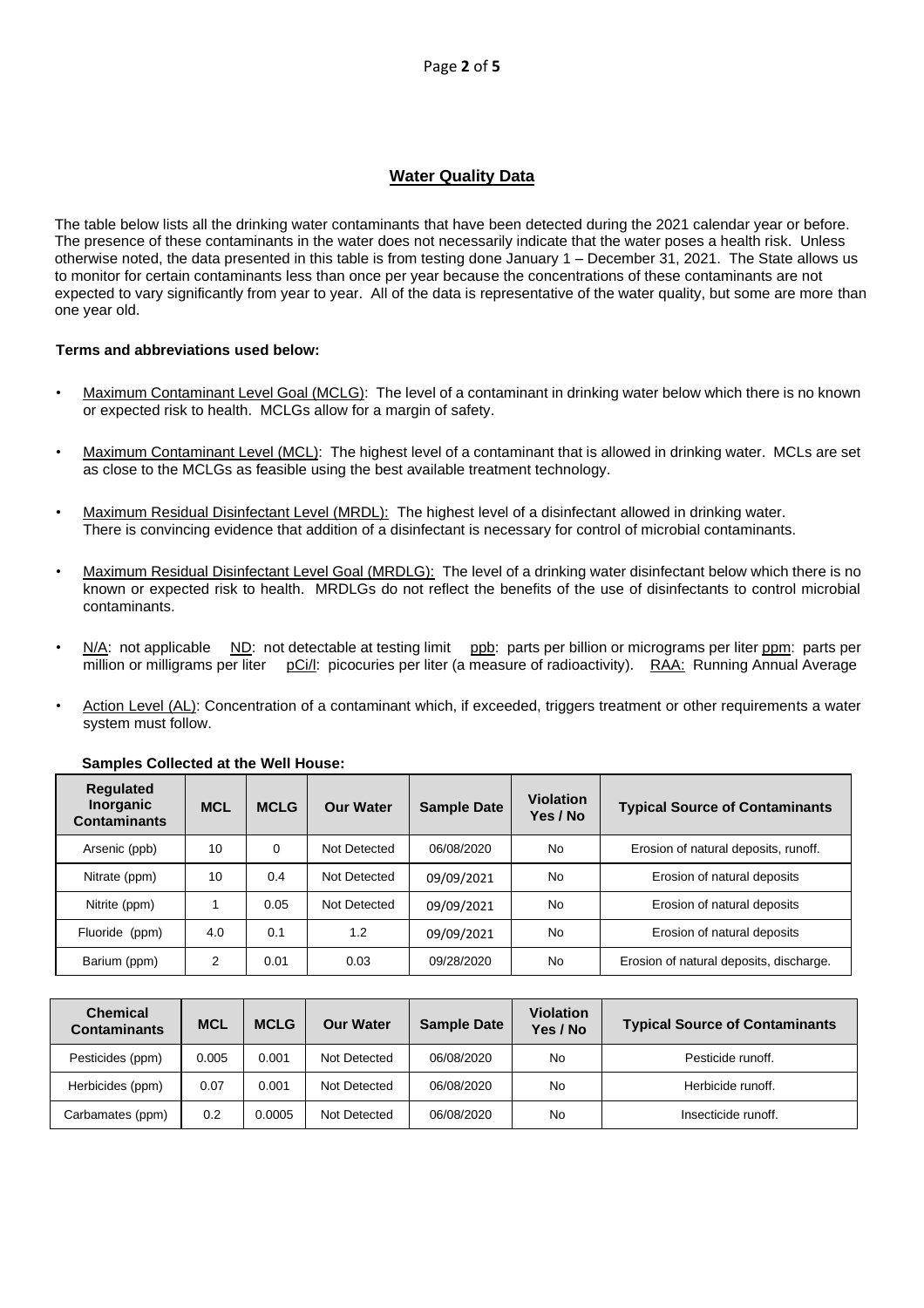| <b>Radionuclides</b> | <b>MCL</b> | <b>MCLG</b> | <b>Our Water</b> | <b>Sample</b><br>Date | <b>Violation</b><br>Yes / No | <b>Typical Source of</b><br><b>Contaminants</b> |
|----------------------|------------|-------------|------------------|-----------------------|------------------------------|-------------------------------------------------|
| Radium-226 (pCi/l)   | 2.5        | 0           | Not Detected     | 09/08/2015            | No                           | Erosion of natural deposits, runoff.            |
| Radium-228 (pCi/l)   | 2.5        | 0           | Not Detected     | 09/08/2015            | No                           | Erosion of natural deposits, runoff.            |
| Gross Alpha (pCi/l)  | 15         | 15 pCi/l    | Not Detected     | 10/05/2021            | No                           | Erosion of natural deposits, runoff.            |

| <b>Unregulated Chemical</b><br>Contaminants <sup>1</sup> | <b>Our Water</b> | <b>Sample Date</b> | <b>Violation</b><br>Yes / No | <b>Typical Source of Contaminants</b> |
|----------------------------------------------------------|------------------|--------------------|------------------------------|---------------------------------------|
| Sodium (ppm)                                             | 39               | 09/09/2021         | N/A                          | Erosion of natural deposits, runoff.  |
| Sulfate (ppm)                                            | 70               | 09/09/2021         | N/A                          | Erosion of natural deposits, runoff.  |
| Chloride (ppm)                                           | 32               | 09/10/2021         | N/A                          | Erosion of natural deposits, runoff.  |
| Iron (ppm)                                               | 0.71             | 09/09/2021         | N/A                          | Erosion of natural deposits, runoff.  |
| Hardness (ppm)                                           | 280              | 09/09/2021         | N/A                          | Erosion of natural deposits, runoff   |

#### **Samples Collected in the Distribution System:**

| <b>Contaminants</b><br>Subject to an<br><b>Action Level</b> | <b>Action Level</b> | <b>Our Water</b>             | <b>Sample Date</b> | <b>Number of</b><br><b>Samples</b><br><b>Above AL</b> | <b>Typical Source of</b><br><b>Contaminants</b>                                                                    |
|-------------------------------------------------------------|---------------------|------------------------------|--------------------|-------------------------------------------------------|--------------------------------------------------------------------------------------------------------------------|
| Lead $(ppb)^2$                                              | $AL = 15$ ppb       | 1.0 ppb $90th$<br>percentile | 09/28/2021         | None                                                  | Corrosion of household<br>plumbing systems; Erosion of<br>natural<br>deposits                                      |
| Copper (ppb) $2$                                            | $AL=1.3$ ppm        | 55 ppb $90th$<br>percentile  | 09/28/2021         | None                                                  | Corrosion of household<br>plumbing systems; Erosion of<br>natural<br>deposits; Leaching from wood<br>preservatives |

<sup>1</sup>90 percent of the samples collected were at or below the level reported for our water.

| <b>Microbial</b><br><b>Contaminants</b> | <b>MCL</b>                                                                                              | <b>MCLG</b> | <b>Positive</b><br><b>Samples</b> | <b>Violation</b><br>Yes / No | <b>Typical Source of</b><br><b>Contaminants</b> |
|-----------------------------------------|---------------------------------------------------------------------------------------------------------|-------------|-----------------------------------|------------------------------|-------------------------------------------------|
| <b>Total Coliform</b><br>Bacteria       | 1 positive monthly sample<br>(5% of monthly samples positive)                                           |             | None                              | No                           | Naturally present in the<br>environment         |
| Fecal Coliform and<br>E. coli           | Routine and repeat samples are<br>total coliform positive, and one is<br>also fecal or E. coli positive | 0           | None                              | No                           | Human and animal fecal waste                    |

Monitoring and Reporting Requirements: The State and USEPA requires us to test our water on a regular basis to ensure its safety. This is Presque Isle Harbor Water Company monitoring and reporting requirements for 2021. We made a mistake with the August water samples last year and the Violation Notice is attached. We will update this report annually and will keep you informed of any problems that may occur through the year as they happen. For more information about your water, or the contents of this report, contact Presque Isle Harbor Water Company at (570) 488-5222. For more information about safe drinking water, visit the USEPA at www.epa.gov/safewater/.

You may also contact the water company via email at chad@pihwtr.com. Thank you and have a great day.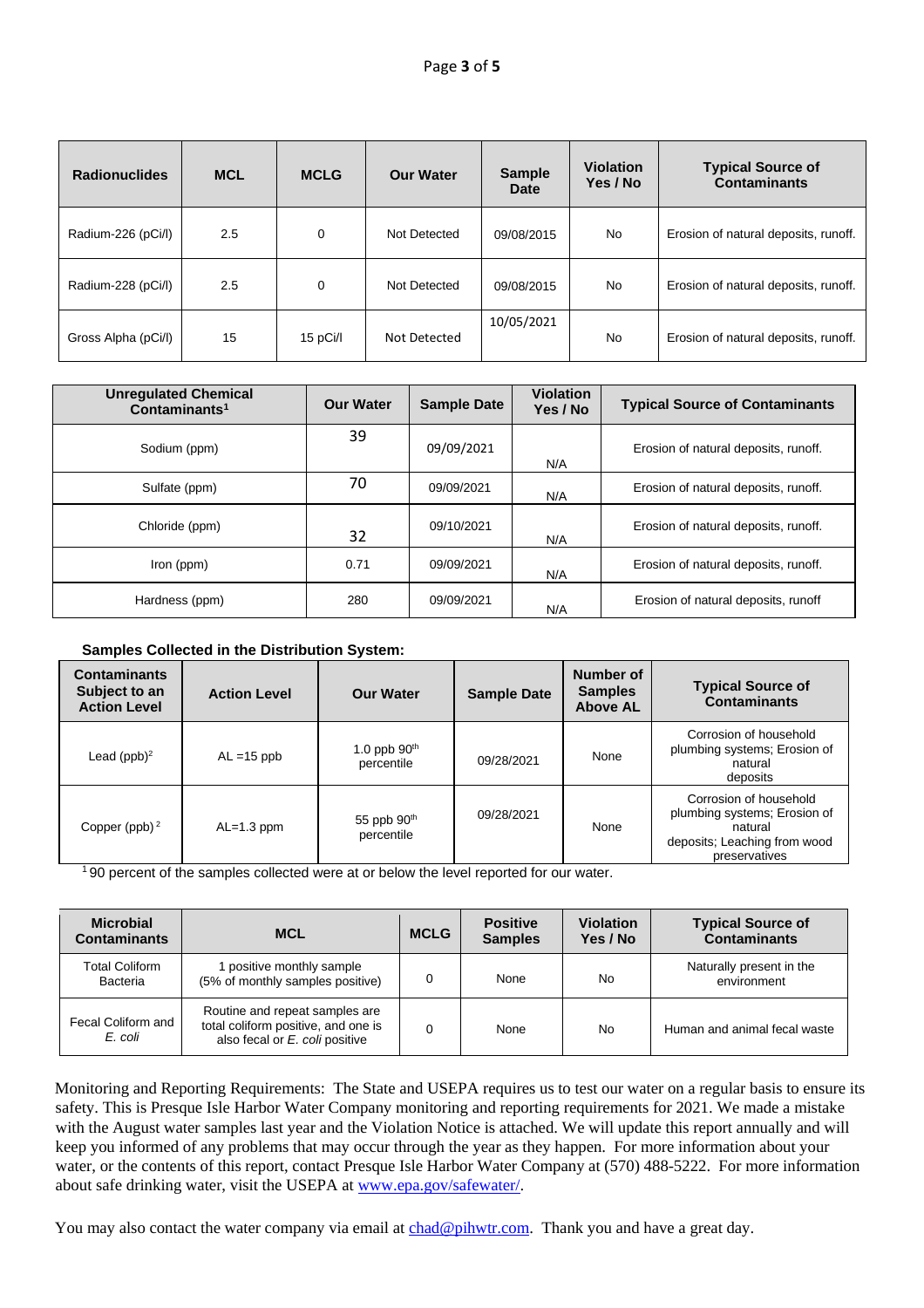#### **IMPORTANT INFORMATION ABOUT YOUR DRINKING WATER**

# *Monitoring Requirements Not Met for Presque Isle Harbor Water Company*

*We are required to monitor your drinking water for specific contaminants on a regular basis. Results of regular monitoring are an indicator of whether or not your drinking water meets health standards. During August 1 to August 31, 2021, we did not monitor or test for total coliform bacteria and, therefore, cannot be sure of the quality of your drinking water during that time.*

#### **What should I do?**

There is nothing you need to do at this time. This is not an emergency. You do not need to boil water or use an alternative source of water at this time. Even though this is not an emergency, as our customers, you have a right to know what happened and what we did to correct the situation.

The table below lists the contaminant we did not properly test for, how often we are supposed to sample for this contaminant, how many samples we are supposed to take, how many samples we took, when samples should have been taken, and the date we collected follow-up samples.

| Contaminant           | Required     | Number of | When all samples  | Date additional |
|-----------------------|--------------|-----------|-------------------|-----------------|
|                       | sampling     | samples   | should have been  | samples were    |
|                       | frequency    | taken     | taken             | taken           |
| <b>Total Coliform</b> | 1 sample per |           | August 1, 2021 to | September 8,    |
| <b>Bacteria</b>       | month        |           | August 31, 2021   | 2021            |

#### **What happened? What is being done?**

We inadvertently missed taking a sample within this required sampling period. We are making every effort to ensure this does not happen again. We returned to compliance on September 8, 2021.

For more information, please contact \_\_Presque Isle Harbor Water Company (989)595-2751

*Please share this information with all the other people who drink this water, especially those who may not have received this notice directly (for example, people in apartments, nursing homes, schools, and businesses). You can do this by posting this notice in a public place or distributing copies by hand or mail.*

This notice is being sent to you by Presque Isle Harbor Water Company.

## CERTIFICATION: WSSN: 05575

I certify that this water supply has fully complied with the public notification regulations in the Michigan Safe Drinking Water Act, 1976 PA 399, as amended, and the administrative rules.

Signature: Chad Hall Title: Operator Date Distributed: 1-1-2022